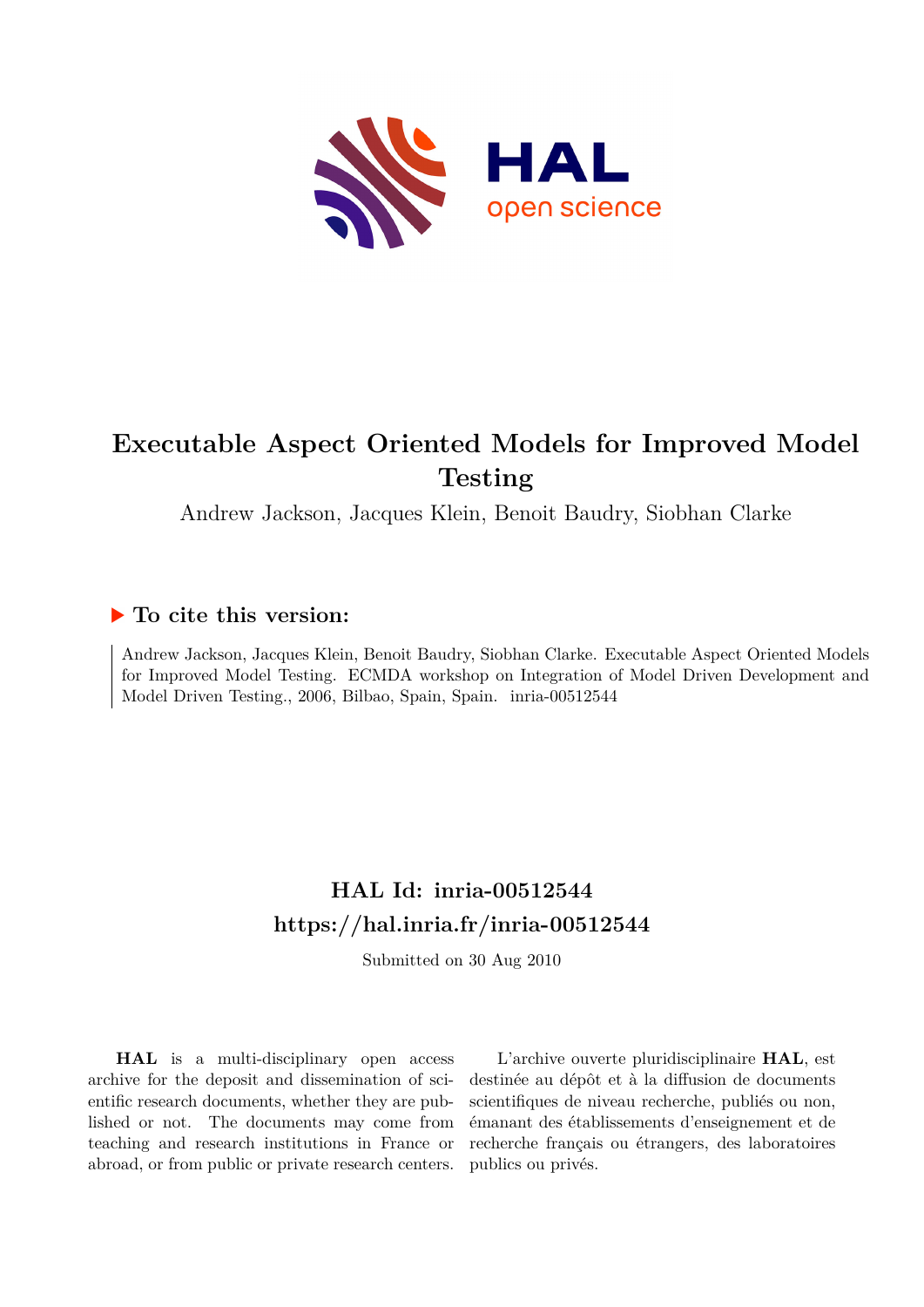# **Executable Aspect Oriented Models for Improved Model Testing**

Andrew Jackson<sup>1</sup>, Jacques Klein<sup>2</sup>, Benoit Baudry<sup>2</sup>, Siobhán Clarke<sup>1</sup>

<sup>1</sup> Distributed Systems Group, Computer Science Dept., Trinity College Dublin, Dublin, Ireland. {Andrew.Jackson@cs.tcd.ie} 2 IRISA, Campus Beaulieu, 35042 Rennes Cedex, Rennes, France. {jacques.klein, benoit.baudry}@irisa.fr

**Abstract.** Design validation is important for detecting errors early in the development life cycle. Testing the design is one significant means to achieve design validation. In this paper we introduce the KerTheme model. KerTheme provides a means symmetrically decomposing concern based executable class diagrams and concern test scenarios. KerTheme also facilitates simultaneous merging of these decomposed models into a coherent composite concern based executable class model and corresponding test scenarios. The KerTheme model allows us to investigate weather decomposed concern based executable class diagrams simplifies the definition of concern test scenarios. This will also allow us to investigate weather this approach ensures more rigorous testing of a complete system.

### **1 Introduction**

Design validation is important for detecting errors early in the development life cycle. The earlier an error is detected, the easier and cheaper it is to resolve. Testing the design is one significant means to achieve design validation [6].

There are various ways to design a system. One popular means to mitigate errors is to employ test driven development. Typically, tests are formulated based on use cases which often represent concerns. The concern decomposition facilitated by use case modelling is generally lost when using traditional design paradigms (e.g. objectorientation). This is because these paradigms do support concern modules as a first class construct in design.

When concerns are scattered and tangled in one monolithic design, the design becomes harder to test because it is harder to write a test case that targets one concern in complete isolation. If concerns are scattered and tangled an error in the design of one concern can have a negative impact on other concerns with which it is entangled. As such, it is difficult to detect the error and localize the effect of resolution.

The UML enables the designer to separate some kinds of concerns. Aspect oriented modelling (AOM) approaches typically extends the UML increasing the scope for concern separation at design time. It is claimed that concern separation improves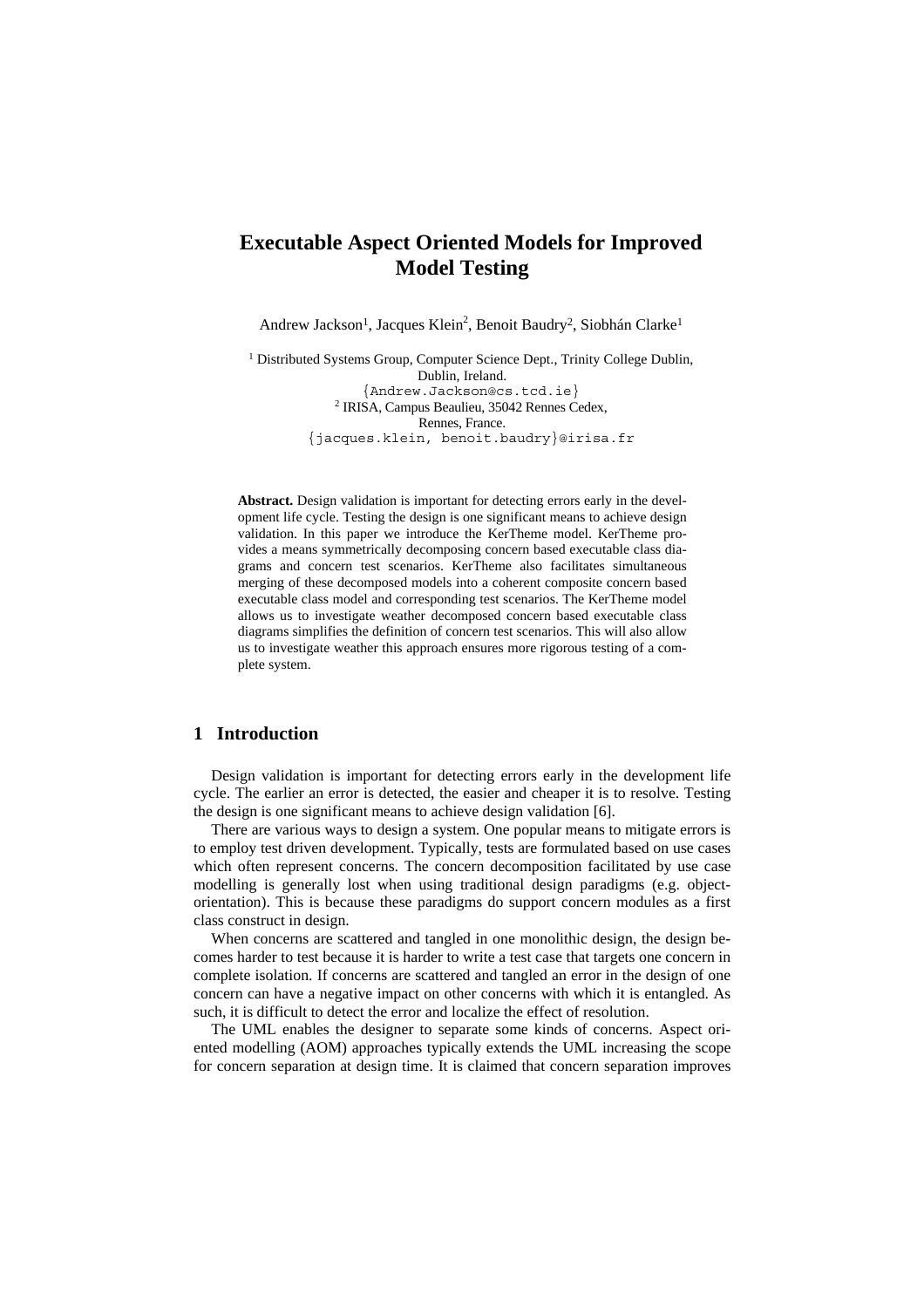design reusability, compensability and flexibility [5]. We are investigating the extent to which concern separation at the design level also improves the testability of design. Design models that represent concerns are focused on one area of interest in a system. Through this work we are investigating whether it is easier to express scenarios as test cases for a specific concern. Moreover, we expect that when an error is detected; it will be easier to identify the precise causes of errors and resolve them quickly.

Various AOM approaches exist for separating concerns within the design space [7]. Theme/UML [4] is unique within this space as it provides both a symmetric decomposition model and well defined composition semantics. A symmetric decomposition model ensures that both crosscutting and non-crosscutting concerns can be modularized. In Theme/UML crosscutting and non-crosscutting concerns are modularized as themes. Themes encapsulate the standard UML structural and behavioural diagrams required to capture the concerns structure and behaviour. Well defined composition semantics describe the effect the composition operator (e.g., merge) has on themes.

Testing is checking the consistency between what the developer wants and what the designer has. Typically this would be the execution of a test case against a program. In our case, we need to be capable of comparing two views on the same design model (what the developer wants and what the designer has). Theme/UML provides two views that would allow us to test a Theme model (behavioural and structural diagrams). Behavioural diagrams have been illustrated as a good means for generating test cases [6]. They define some particular expected traces through a system based on a defined context. The behavioural diagrams for a particular theme can be used to describe test cases. For a theme to be testable, the structural diagrams need to be executable.

In our initial work we are augmenting the Theme/UML model to be executable. We have implemented a prototype Theme/UML model on the Kermeta platform. The Kermeta platform enables the weaving of executability into object-oriented metalanguages. Theme/UML extends the UML by defining the composition of UML models, modularized in themes. By implementing the Theme/UML model in Kermeta we are able to weave executability into themes and define the composition of executable themes.

Kermeta enables executable behaviour to be woven into structural models [9]. In Theme/UML behaviour is typically described through behavioural diagrams. When themes are executable, diagrammatic representation of behaviour is no longer necessary as the behaviour may be observed through model execution. In existing work, the weaving of scenario models has been investigated and formally specified [8]. Scenario composition is also being implemented on the Kermeta platform.

In this paper we propose the modularization of test scenarios and executable theme models within a new KerTheme model. Like the original Theme/UML model the KerTheme model provides two perspectives the executable theme model describes what the designer has and the accompanying scenarios describe what the designer wants.

It is our intuition that we will be able to test theme designs by making themes executable and defining test scenarios for these executable themes. By comparing scenarios and execution paths through theme models it may be possible to validate a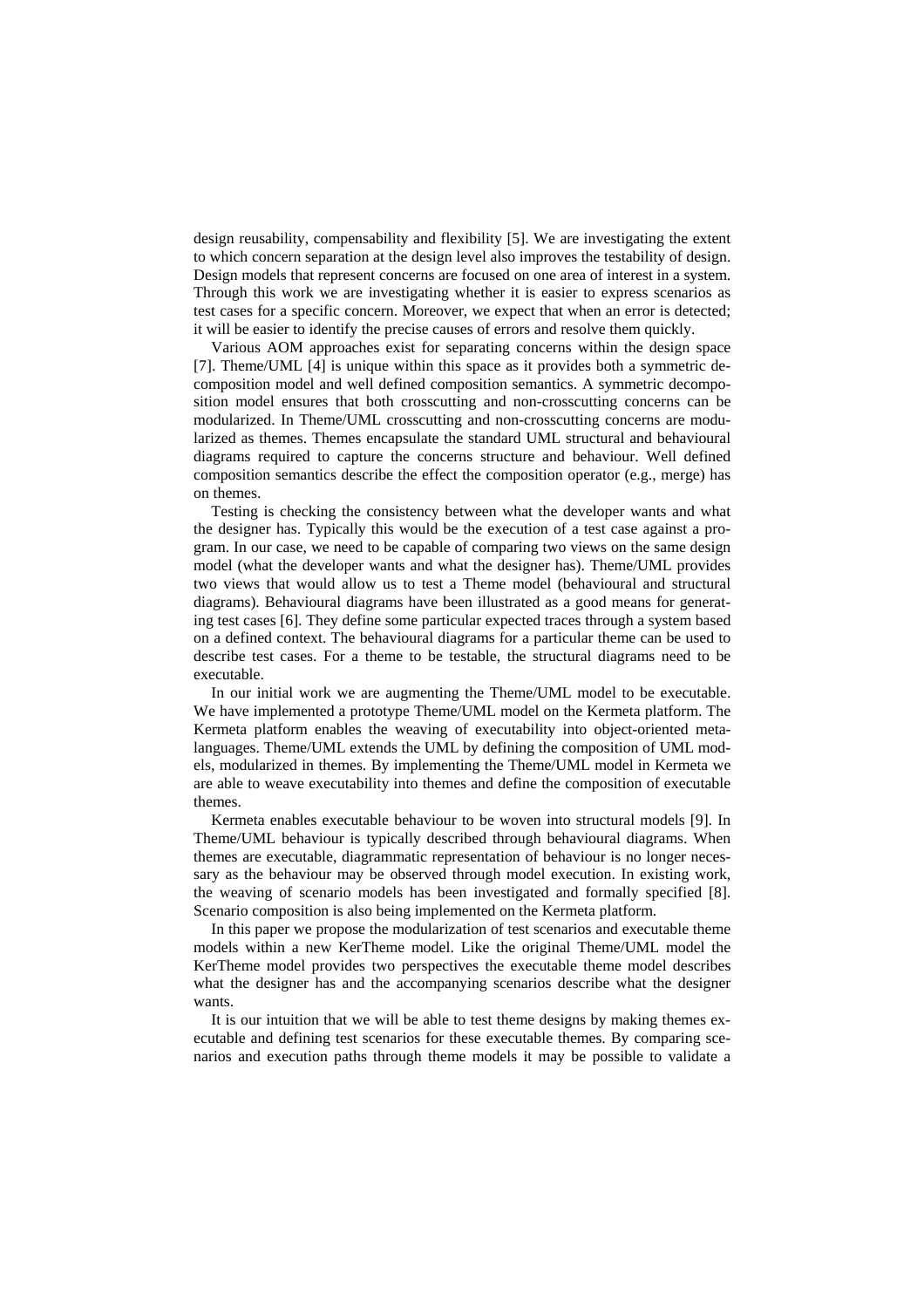theme in isolation. However, in most cases themes need to be composed to ensure correct execution. In this paper we outline a means for a consistent merge of executable class diagrams and sequence diagrams to generate both a composite test case and composite theme model, whereby the composite test case fully validates the composite theme model.

In section 2 we describe the background to this work: Section 2.1 introduces Theme/UML; Section 2.2 describes Kermeta; and Section 2.3 presents Semantic based Scenario Weaving. Section 3 describes our approach using an example derived from an Auction System case study. Section 4 outlines the benefits and limitations of the approach and also includes a brief discussion. We present related work in Section 5 and conclude the paper, outlining future work in Section 6.

#### **2 Background**

In this paper we mot[iv](#page-3-0)ate and illustrate the benefits of integration through an Auction System Case study<sup>1</sup>. This case study has previously been used in [7, 8]. In this paper we focus on two concerns, a login concern and a persistence concern, which are part of the Auction System. The persistence concern crosscuts the login concern at points in the execution of the login concern where login attempts are made against the system. The persistence concern deals with the recording of login attempts.

#### **2.1 Theme/UML**

Theme/UML [4] is a MOF based extension [5] to the UML that supports AOM. Theme/UML facilitates the symmetric concern based decomposition of a system and the specification of (base and aspect) design modules are to be composed. In Theme/UML composition is specified as a merge relationship between themes. The top half of Figure 1 illustrates the design of the login and persistence concerns as Themes. The login theme is a *base theme* and the persistence is an *aspect theme*. A *base theme* is an extension of the UML package meta-class, instances of which encapsulate the structural and behavioural UML diagrams that the designer needs to describe a concern. An *aspect theme* extends the template package meta-class. The *template paramaters* associated with the template package are used in the description of *crosscutting behavior*. The *template paramaters* are representative of any join points at which the *aspectual behaviour* affects. In the login and persistence themes at the top of Figure 1, class and sequnce diagrams are used to describe the structure and behaviour of concerns.

Figure 1 also illustrates the specification of a *merge* composition of the persistence and login concerns. As persistence is crosscutting the merge specification a *join point binging* is specified as part of the *merge*. A join point binding specifies elements that exist within themes as points that are to be crosscut. In Figure 1 the

<span id="page-3-0"></span><sup>&</sup>lt;sup>1</sup> A description of the Auction System is available at http://lgl.epfl.ch/research/fondue/casestudies/auction/problem-description.html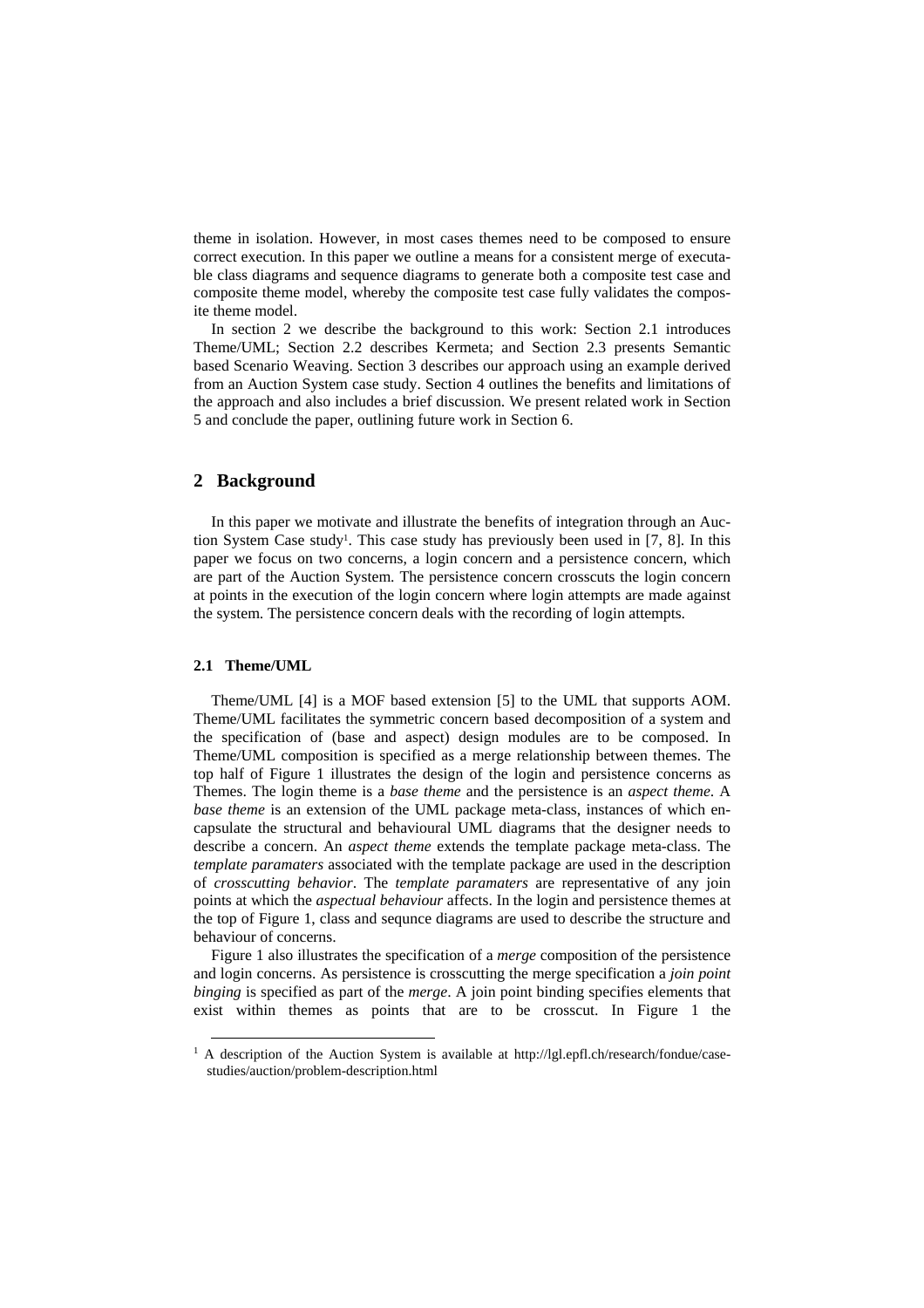Server.login(): Boolean method is bound to the template paramater exposed by the persistence theme. The result if this binding is presented at the bottom of Figure 1 in the Auction *composite theme*. The class diagrams that were defined in the persistence and login themes are unified into one class diagram. There are two sequence diagrams in the composite theme. The login sequence diagram (SD) is equivalent to the login SD in the login theme. The persist SD shows how the join point specified in the *join point binding* replaces the *template parameter* to describe composed behaviour.



**Figure 1 Composition of login and persistence themes** 

## **2.2 Kermeta**

Kermeta [8] is a meta-modeling language that has been designed as an extension to the EMOF 2.0 to be the core of a meta-modeling platform. Kermeta extends EMOF with an action language that allows the specification of behavioral semantics formetamodels. This action language is imperative and object-oriented. It is used to provide an implementation of operations defined in metamodels. As a result the Kermeta language can, not only be used for the definition of metamodels but also for implementing their semantics, constraints and transformations.

The Kermeta action language has been specially designed to process models. It includes both Object Oriented (OO) features and model specific features. Kermeta includes traditional OO static typing, multiple inheritance and behavior redefinition/selection with a late binding semantics. To make Kermeta suitable for model processing, more specific concepts such as opposite properties (i.e. associations) and handling of object containment have been included. In addition to this, convenient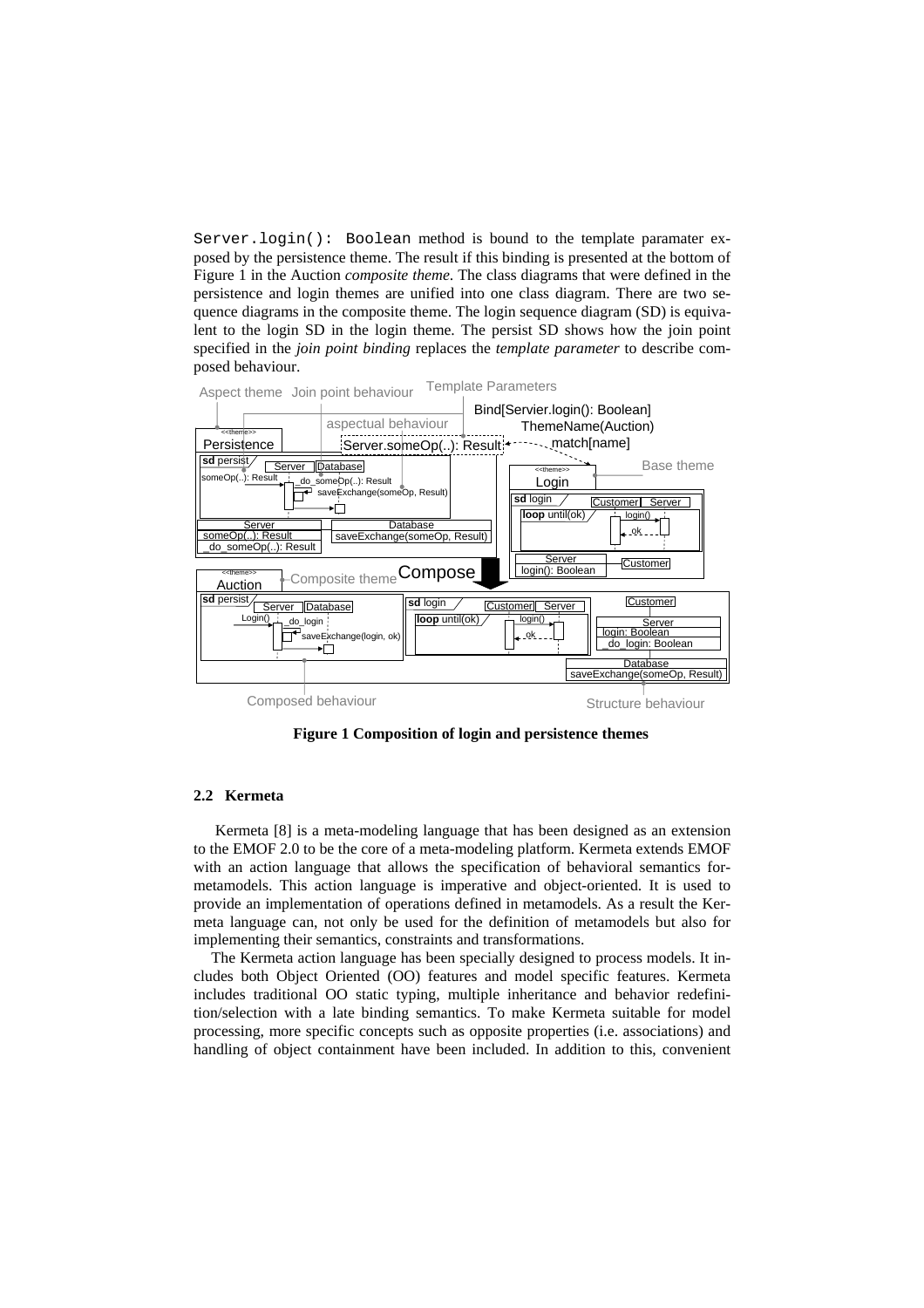Object Constraint Language (OCL) constructs, such as closures (e.g. each, collect, select), are also available in Kermeta.

A complete description of the language definition can be found in [8]. Kermeta has been used in the successful implementation of class diagram composition in [15] but also as a model transformation language in [10]. To implement the detection and composition techniques proposed in this paper we have chosen to use Kermeta for two reasons. First, the language allows implementing composition by adding the algorithm in the body of the operations defined in the composition metamodel. Second, Kermeta tools are compatible with the Eclipse Modeling Framework (EMF) [3]which allows us to use Eclipse tools to edit, store, and visualize models.

#### **2.3 Semantic Based Scenario Weaving**

In [8], Klein et al. propose a semantic-based weaving of scenarios, where the weaving is based on the dynamic semantics of the models used. In particular, it takes into account all the behaviors that a Sequence Diagram (SD) can define, even if the number of these behaviors is infinite. In this approach, an aspect is described as behavioral aspect because it is specified with behavioral modeling languages. Indeed, an aspect is defined as a pair of SDs, one SD for the pointcut (specification of the behavior to detect), and the second one for an advice representing the expected behavior at the join point. Similarly to Aspect-J, where an aspect can be inserted 'around', 'before' or 'after' a join point, with the approach defines in [8], an advice may indifferently complete the matched behavior, replace it with a new behavior, or remove it entirely.

One of the difficulties to weave SDs is that we have to weave a dynamic behavior at modeling time. Therefore, we need to statically find where in the base scenarios are the join points. While this can be trivially implemented with a syntactic match for simple SDs, the hierarchical nature of UML 2.0 SD (similar to HMSCs [16]) makes it necessary to address the problem at the semantic level [8] with static analysis techniques such as loop unrolling, etc.

## **3 Merging Models and Tests**

To facilitate our investigation into the extent to which concern separation at the design level also improves the testability of design, we are combining the Theme/UML and the semantic based weaving scenarios on the Kermeta platform to create a new KerTheme model.

The symmetric decomposition model and well defined composition model defined by Theme/UML is extended on the Kermeta platform to define executable class models. As we elucidated in Section 1, testing is checking the consistency between what the developer wants and what the designer has. We expect that symmetric concern decompositions will make it easier for the developer to describe what he/she wants in from a specific concern.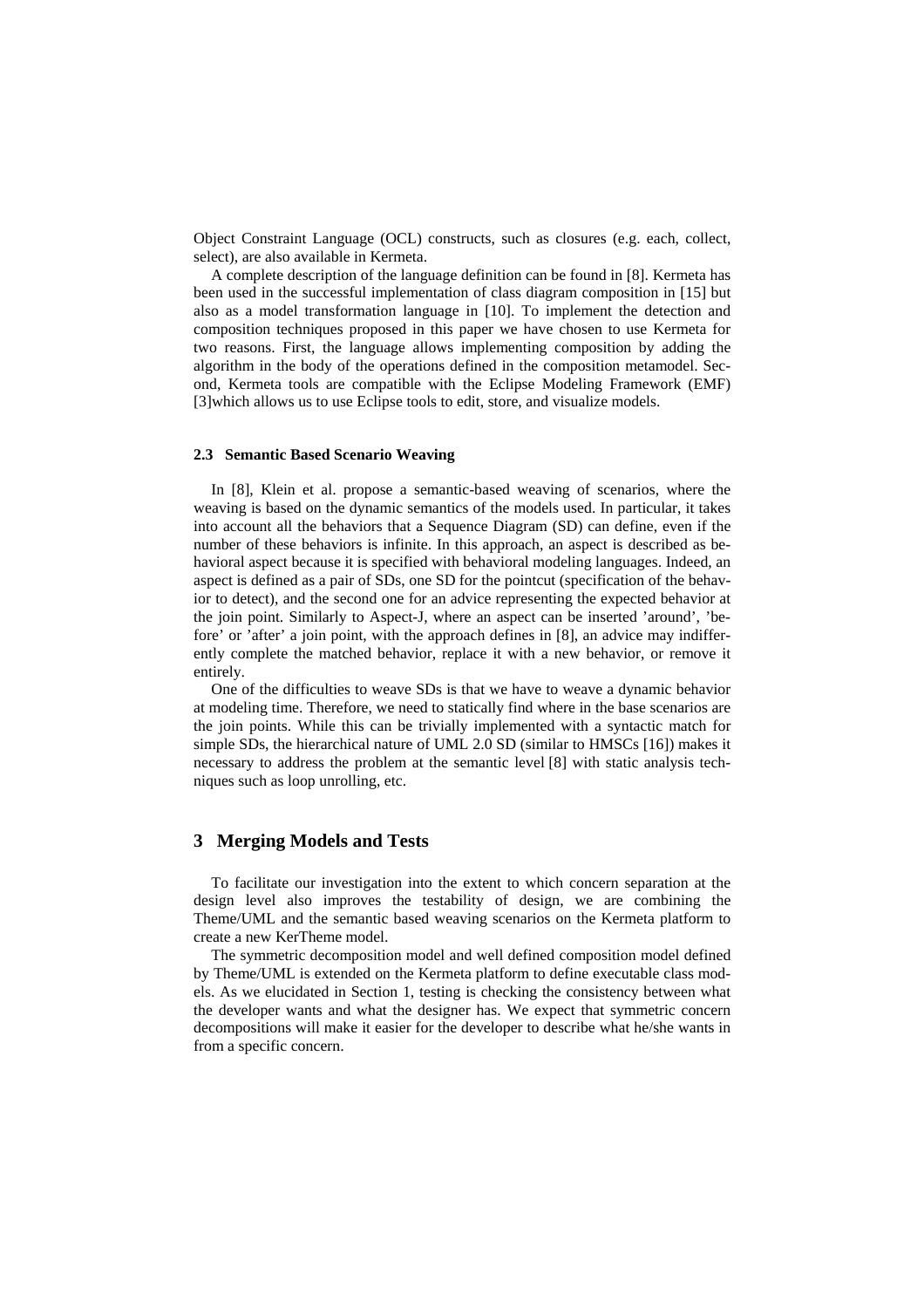Once developed the executable class model is what the designer has. For defining what the designer wants, we use scenarios. Scenarios allow the designer to concisely define expected execution paths through the executable based on an initial state. Scenarios are defined in sequence diagrams that can contain control structures such as loops and conditionals. Testing is then a matter of checking the consistency between a resulting state and the scenario defined for an executable class model a resulting execution trace based on an initial state.

Although we hypothesize concern design and concern based test development makes testing of models easier, we relaise that validating a system design is the overall goal. The KerTheme model facilitates the synchronized composition of both concern model and concern test scenarios. A merge operator that is based on an integration of the PackageMerge and Theme/UML semantics is defined for the composition of executable class models. Semantic based scenario weaving is defined for the composition of concern test scenarios.

Figure 2 illustrates an example of the KerTheme model in which there are two executable KerThemes LogIn and Persistence. The «KerTheme» stereotype denotes themes as executable and testable. Each KerTheme contains both executable classes (executability is represented by a lightening symbol) and sequence diagrams which represent test case scenarios. An executable class is one where by execution logic (expressed in the Kermeta Language) is woven into the methods declared on the meta-class.



**Figure 2 KerTheme models for LogIn and Persistence concerns** 

The LogIn KerTheme is testable because the logic encapsulated in the executable classes models and the resulting execution path and result can be compared against the sequence diagram test cases. This is not the case for the Persistence KerTheme, as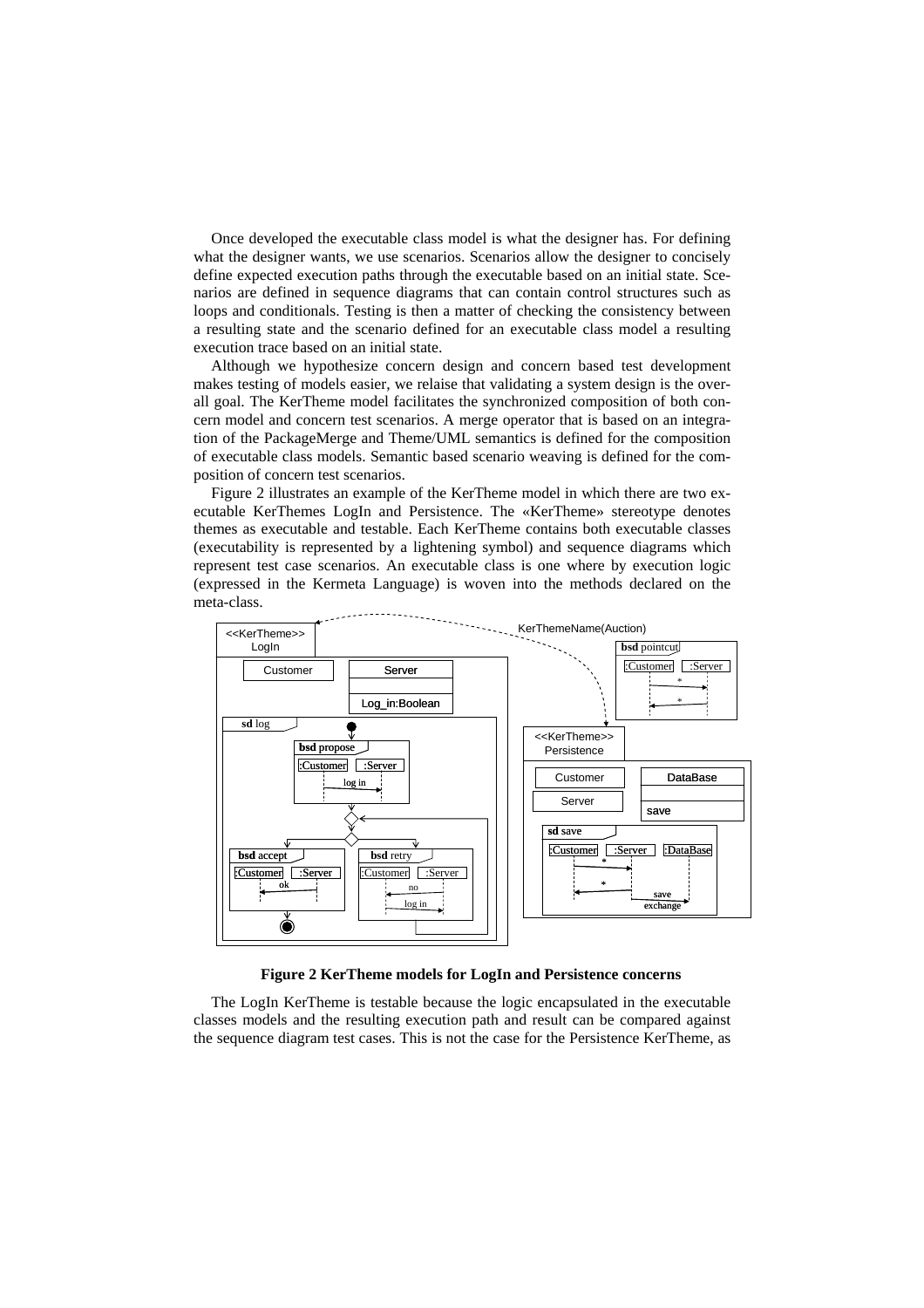both KerTheme class model and sequence diagram test cases are parameterized and incomplete until bound through composition.

To test the persistence behaviour we need to merge both the executable class model and the sequence diagrams test cases with the LogIn executable class model and sequence diagrams test cases. Figure 2 illustrates the composition of the LogIn and Persistence KerThemes. In this diagram the executable class models are unified and the sequence diagrams are composed. Through comparing the execution path of this composed model against the sequence diagram test case we can ensure that the logic that is described in the persistence KerTheme is error free. We can also regression test the composite Auction KerTheme with the sequence diagram test case defined in LogIn KerTheme.



**Figure 3 Composite KerTheme design model** 

# **4 Discussion, Benefits and Limitations**

The benefits of this approach include:

- 1. **The correctness of the design model can be validated**: the designer can be more confident that errors in the design logic will not emerge during implementation.
- 2. **Test cases are easier to create and change**: the designer can focus on creating tests for one concern in isolation and as such tests are more concentrated and easier to change.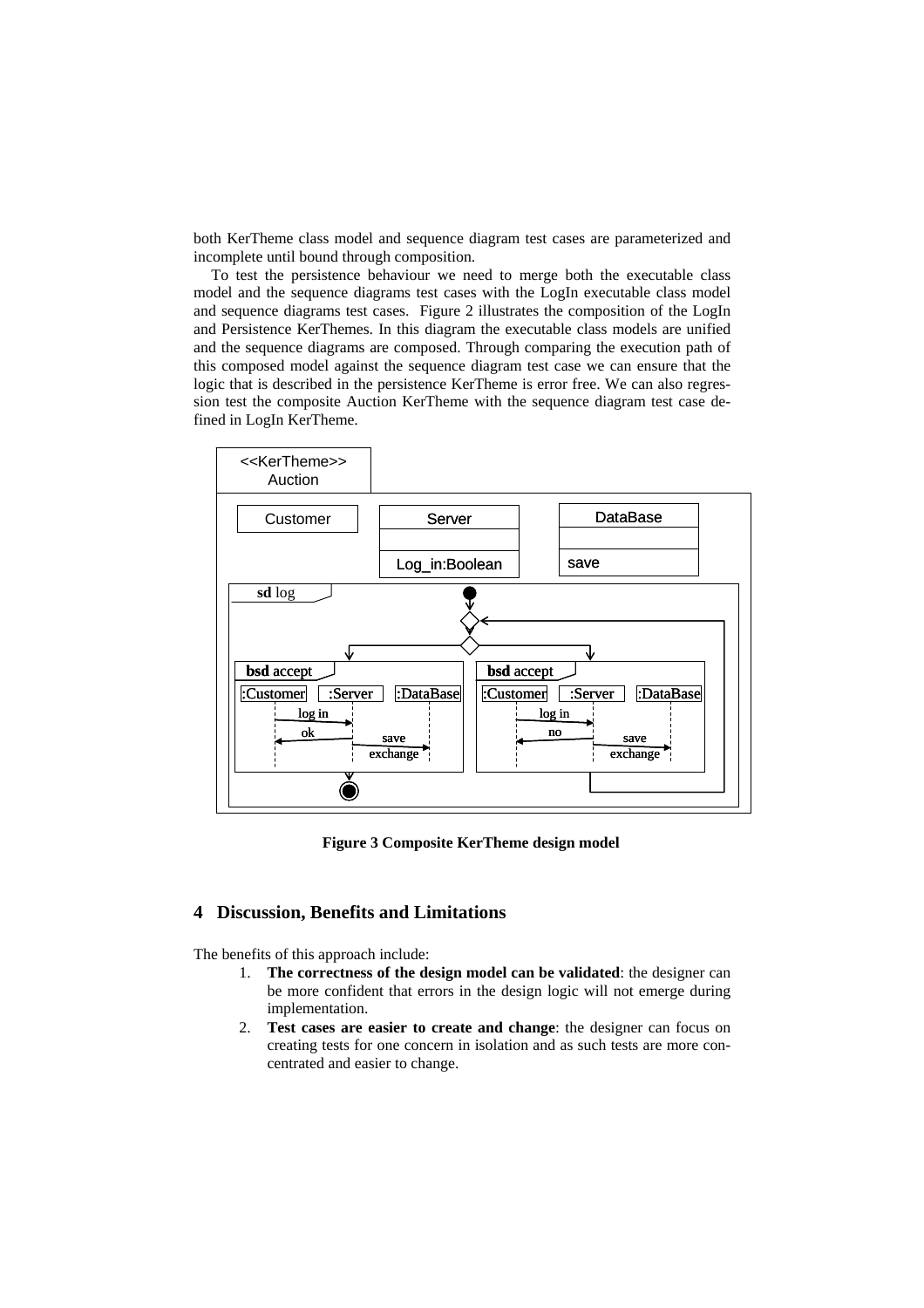- 3. **Finding errors is easier**: when a test fails it is possible to relate the error to a particular concern. As we check execution paths against sequence diagram test cases, it should be easy to identify where errors arise.
- 4. **The affect of fixing errors in minimised**: Changes to the design model are localized within a KerTheme and as such the negative effects of change are reduced.
- 5. **Improved Reusability**: As KerTheme represents a modular unit of design logic and tests for that design logic, KerThemes are easier to reuse.

We have also identified limitations of this approach. These include:

- 1. **May need global tests**: it may be difficult to write test cases in isolation in some cases it is necessary to add global test cases.
- 2. **Weaving correctness**: It may be difficult to ensure that tests and models have been composed correctly, unless additional tests are applied to the composite.

Let us note that an executable class diagram is not the same than an object-oriented program. Firstly, with an executable class diagram, the level of abstraction is higher: it is independent of a platform.

Secondly, when a class diagram is implemented with an OO language, the initial model is not really preserved. For instance, the associations between classes are changed into attributes, or multiple inheritances are removed by using interface, etc… These differences between model and OO code make that it is difficult to continue to properly work at a model level as soon as an OO language is used, whereas with an executable class diagram, where the code is added in the methods, the static model remains unchanged: so it is easier to continue to work at a model level.

#### **5 Related Work**

A number of works study the use of sequence diagrams to define and generate test cases. In [12], the authors propose a technique to automatically generate test cases for UML design models. The UML design models consist in a class diagram, OCL pre and post conditions for methods and activity diagrams that model the behaviour of each method. From this design model, the authors can generate an executable form of the model which can be tested using dynamic testing techniques. Concerning test generation, they propose to model test cases using UML2.0 sequence diagrams. From these test cases specification and the class diagram, they generate a graph that corresponds to all possible execution paths defined in the different scenarios. The authors then use coverage criteria defined in [14]. From the graph, it is possible to automatically generate test data and an initial system configuration to cover each execution path.

Other works also propose to use scenarios as a basis to generate cases for programs. In [11, 12], Pickin et al. investigate the use of sequence diagrams as a formal language to write test cases for distributed systems. The UML model of the system has to be composed of a class diagram and a state diagram. Then, from test objectives, modelled with sequence diagrams and a description of the initial state of the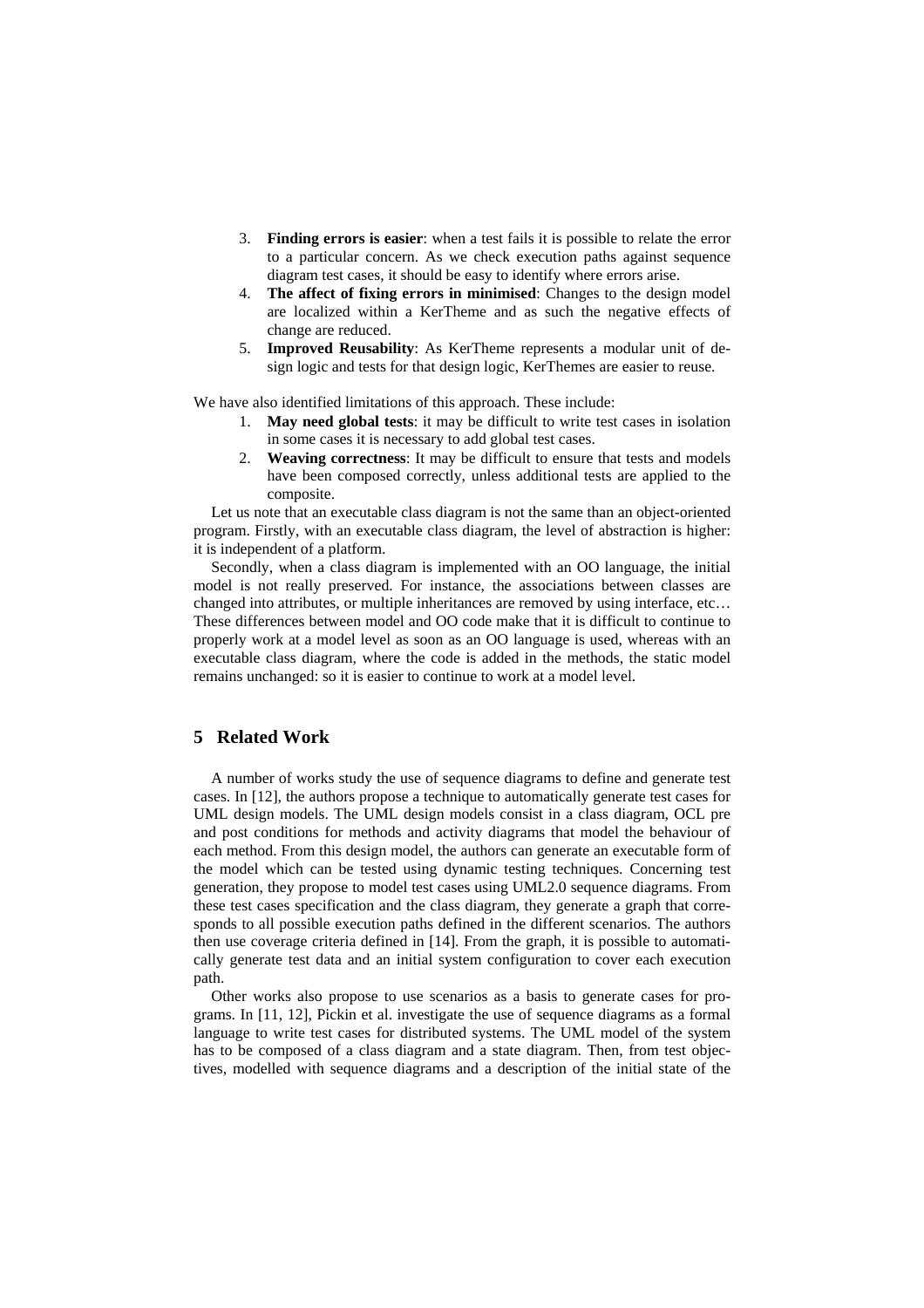application in the form of an object diagram, the authors propose a technique to synthesize test cases for the system. The approach uses input/output labelled transition systems (IOLTS) as an intermediate formal model from which to generate test cases. Thus, they have a transformation [6] from a UML model to IOLTS, and a reverse transformation to represent the generated test cases with sequence diagrams. The test cases specify the ordering of call sequences that should be sent to the system and associated test verdicts.

The Object Management Group also considers sequence diagrams as a practical language to write test cases for object-oriented systems. The UML testing profile [14] proposes a metamodel for that captures all the concepts needed to design and generate black-box test cases: test objective, test case, test data, test environment, system under test (SUT)... In this profile, the behaviour of a test case (the behaviour a test case aims at validating) is described using a sequence diagram. The profile also proposes mappings from test scenarios to JUnit or TTCN.

In [2] Briand et al. propose to use scenarios associated to use cases as high level test cases. The authors propose to use activity diagrams to model the ordering of use cases. It is then possible to extract paths from the activity diagram, which correspond to legal sequences of use cases. Once these sequences are available, each use case is replaced by its corresponding sequence diagram to build a global test case. The generated test cases correspond to requirements level test cases that should be executed on the final implementation of the system.

#### **6 Conclusions and future work**

Although work is being done in the area of testing in AOSD [17], little of this work is focusing on the model level. An innovation of our approach is to take a well defined symmetric AOM model and enhance this model with means to test individual concerns through the definition of simple tests. Another innovation of this work is the definition of a merge operator that synchronizes the merging of both models and the tests with which correspond to these tests. By composing tests we can execute tests and models and test composite tests against composite models and evaluate the result. Where the results are negative there may be problems with the composition as specified.

In our future work we will further investigate and extend the proposition presented in this paper. We will continue to investigate other means for testing AO based models at design time. We will also evaluate our approach through the Auction Case study described and used in [7] and [8].

## **References**

[1] Andrews, A., France, R., Ghosh, S., Craig, G.: Test adequacy criteria for UML design models. Software Testing, Verification and Reliability, 2003. 13(2): 95 -127. [2]